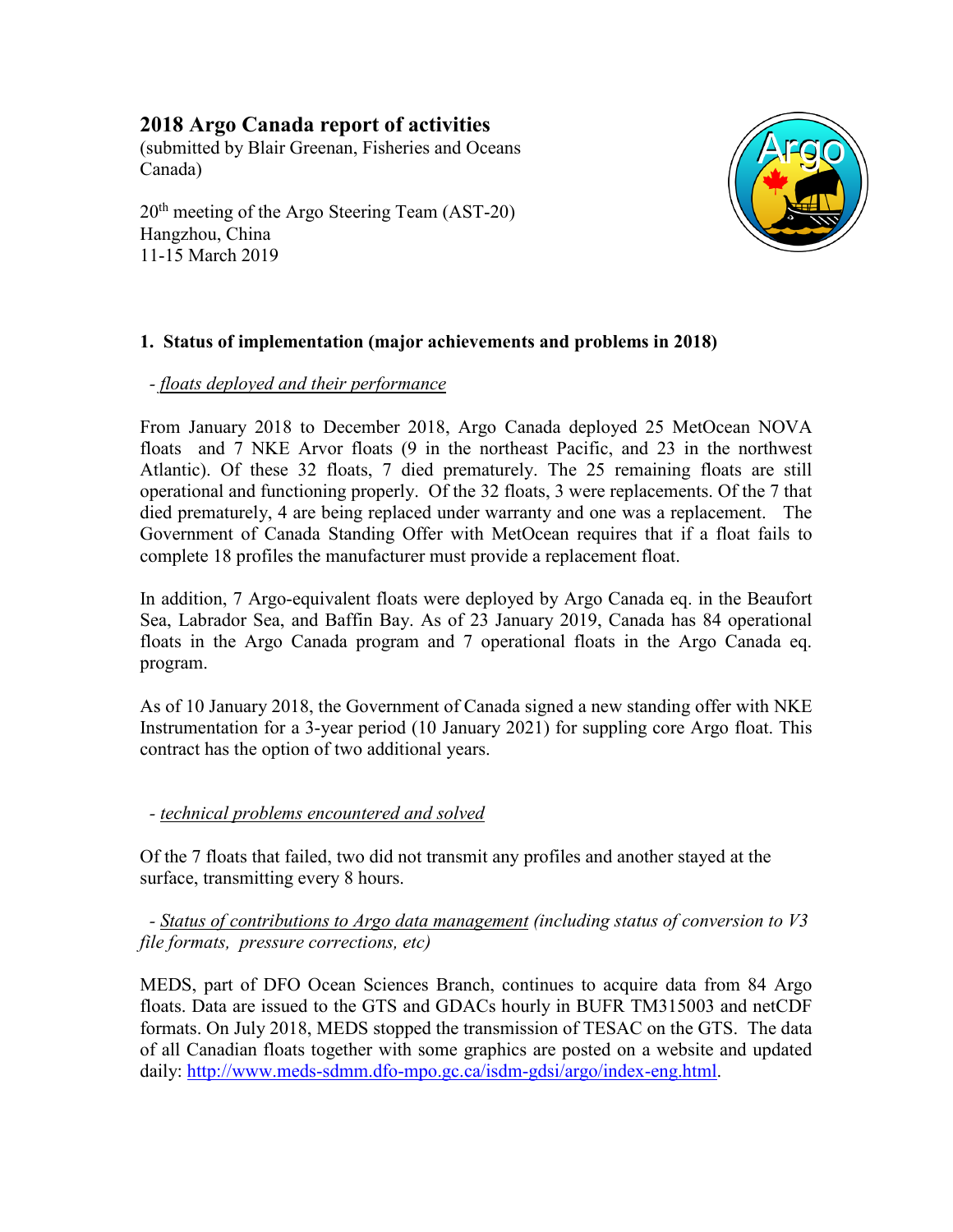From January 2018 to October 2018, 93 % of the data were issued to the GTS in BUFR format within 24 hours of the float reporting. This rate decreased to 75% between November 26 and December 13 2018 when one of the servers used for Argo processing broke; ad-hoc procedures were put in place during this period to mitigate the problems. Since AST-19, we have worked on the following:

- All of the profiles netCDF in version 2.2 were converted to version 3.1.
- Developing new decoder software, and modifying the existing netCDF software in order to handle data reported by NKE Arvor-I float.
- Providing ADMT with quarterly reports on the performance of Argo data on the GTS in TESAC and BUFR formats and assist DACs that have difficulty with BUFR transmission
- Developing new procedures to migrate the system to a solution supported by the corporate IT service of Fisheries and Oceans Canada

### *- Status of delayed mode quality control process*

As of January 2019, 51% of all eligible floats, active and inactive, had their profiles QC'd visually and adjusted for pressure according to the latest delayed-mode procedures at least once. The salinity component of DMQC had been performed at least once on 70% of eligible cycles. 31% of B-files had been visually QC'd, and 15% were fully DMQC'd. In addition to DMQC of new profiles, 22 previously-processed floats received either updates to the visual QC or new adjustments in 2018 in response to feedbacks (e.g., reports of density inversions) or to address known issues (e.g., higher likelihood of salinity drift for salinity sensors in the serial number range 6100-7000).

### **2. Present level of and future prospects for national funding for Argo including a summary of the level of human resources devoted to Argo.**

#### *Financial resources*

Argo Canada has ongoing funding for the O&M expenditures related to the International Argo program. Shared Services Canada (SSC) is responsible for the costs related to Iridium telecommunications as part of an initiative to centralize these services with the Federal government and will cover the costs for up to 85 core Argo floats. If Argo Canada has more than 85 active Argo floats, DFO is responsible for the additional telemetry charges. Ongoing capital for float purchases has not been identified and, therefore, it remains necessary to request capital resources on an annual basis to obtain the funding required to purchase new floats. Fisheries and Oceans Canada (DFO) committed \$432k for purchases of core NKE Arvor-I Argo floats in the Fiscal Year 1 April 2018 to 31 March 2019. Department of National Defence (Canada) purchased of 15 NKE Arvor-I floats core Argo. The combined DFO and DND funding resulted in acquisition of 33 Argo floats in this fiscal year. The development of close links between the Argo Canada program and both the operational meteorology and operational oceanography R&D activities at the Canadian Meteorological Centre (Dorval, Québec) has been beneficial. An inter-departmental (Environment and Climate Change Canada,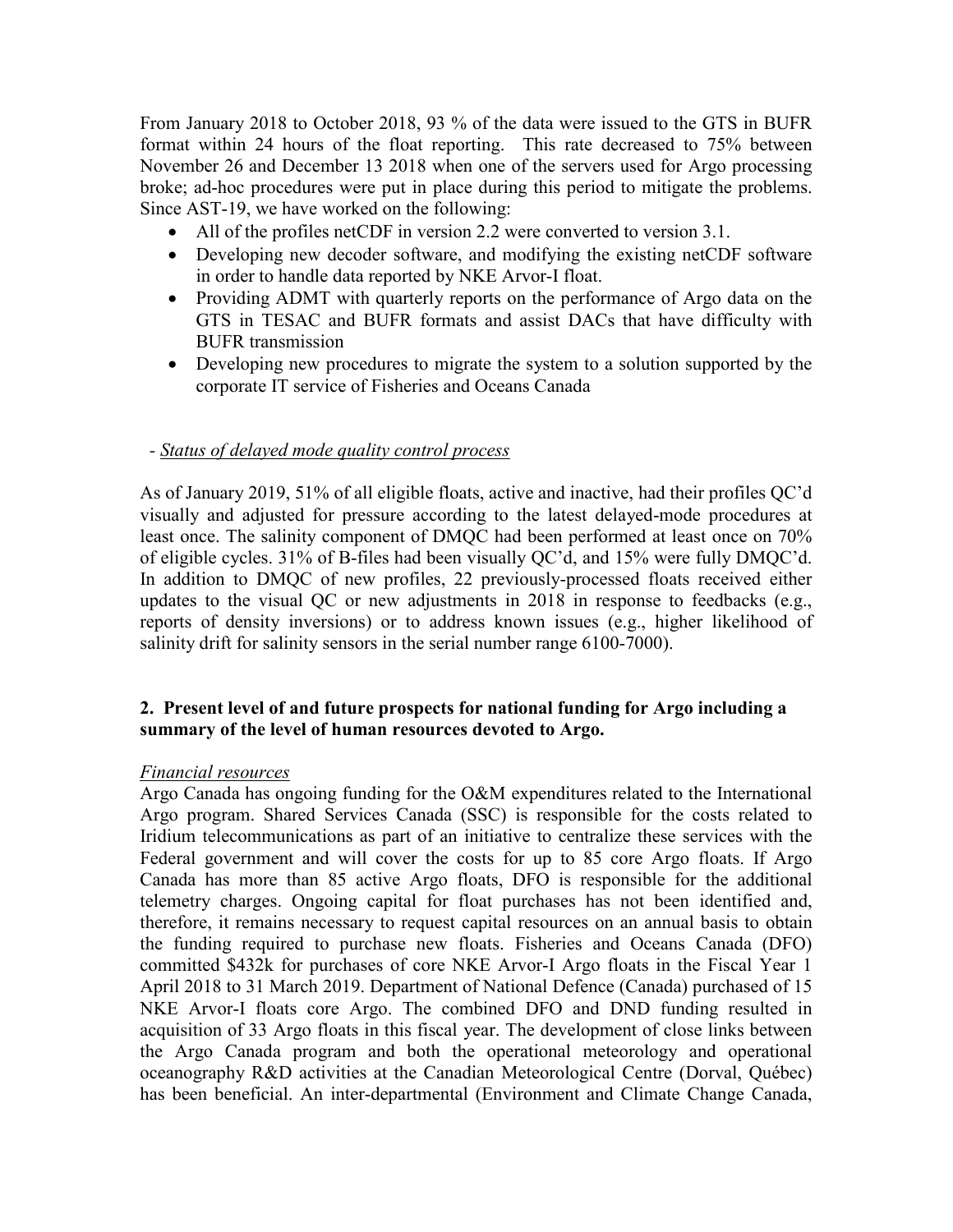Department of National Defence, Fisheries and Oceans) Memorandum of Understanding entitled CONCEPTS (Canadian Operation Network of Coupled Environmental PredicTion Systems) has provided strong advocacy for the Argo program.

At the G7 meeting in Halifax in October 2018, the Government of Canada announced new funding for the International Argo Program (up to \$5.6M over the next 4 years). The primary intention of this investment is to support the implementation of the BGC-Argo array with a strong emphasis on having ocean observations benefit Small Island Developing States.

[https://g7.gc.ca/en/environment-oceans-energy-ministers-ready-take-action-oceans-seas](https://g7.gc.ca/en/environment-oceans-energy-ministers-ready-take-action-oceans-seas-conclude-g7-joint-meeting-healthy-oceans-seas-resilient-coastal-communities/)[conclude-g7-joint-meeting-healthy-oceans-seas-resilient-coastal-communities/](https://g7.gc.ca/en/environment-oceans-energy-ministers-ready-take-action-oceans-seas-conclude-g7-joint-meeting-healthy-oceans-seas-resilient-coastal-communities/)

### *Human resources*

Since 1 April 2015, Blair Greenan of the Bedford Institute of Oceanography (BIO) has acted as national leader of the Argo Canada program. The logistics related to float deployments and satellite data transmission has been handled by Ingrid Peterson, also at BIO. On the west coast, Tetjana Ross (DFO, Institute of Ocean Sciences) is responsible for Pacific deployments for Argo Canada.

The following DFO staff contribute to the logistics and data management for Argo Canada:

Anh Tran (MEDS, Ottawa) Mathieu Ouellet (MEDS, Ottawa) Isabelle Gaboury (MEDS, Ottawa) Blair Greenan (BIO, Halifax) Ingrid Peterson (BIO, Halifax) Igor Yashayaev (BIO, Halifax) Adam Hartling (BIO, Halifax) Tetjana Ross (IOS, Sidney) Denis Gilbert (IML, Mont-Joli)

Denis Gilbert (DFO) and Roberta Hamme (University of Victoria) are assisting Argo Canada with issues related to dissolved oxygen. In particular, they have been providing expert advice and support on quality control and data processing of DO data from the MetOcean DOVA floats deployed in the Labrador Sea.

In addition to the above persons, we benefit from the technical support of sea-going staff that follow pre-deployment protocols and perform the float deployments.

### *National Coordination*

With increasing participation in the Argo program within Canada, both in core Argo and BGC-Argo, it was decided to establish a new governance structure in 2018. The Canadian Argo Steering Team (CAST) provides scientific leadership and oversee the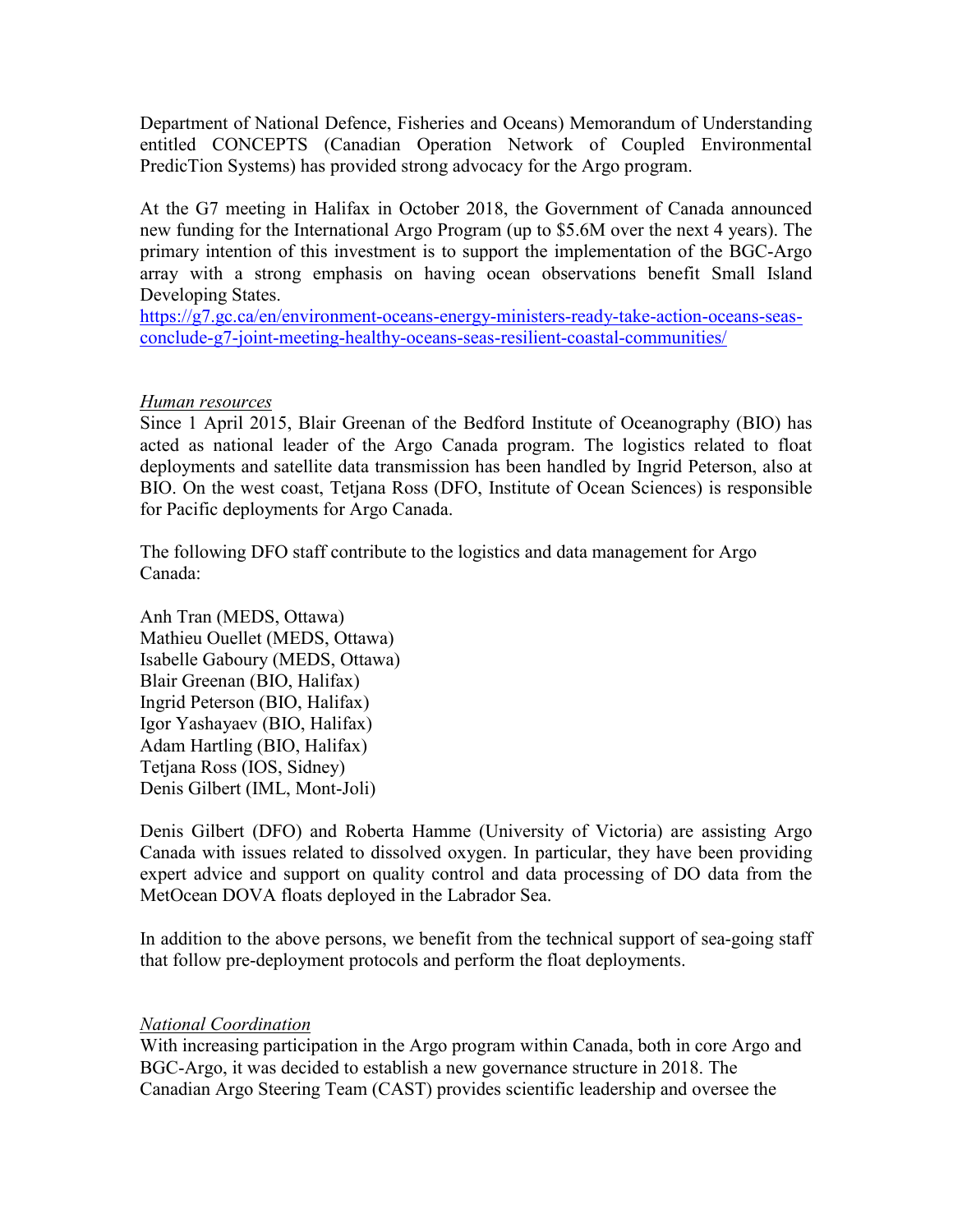development and implementation of the Canadian contribution to the International Argo Program. The CAST consist of:

a. Canadian Argo Program Director (CAST Chair – Blair Greenan).

b. Scientists and technical experts contributing to the Canadian Argo Program.

c. Manager of the DFO Marine Environmental Data Section (MEDS) or designate.

d. Chair of the DFO Ocean Science Observation and Monitoring (OSOM) National Sub-Committee.

- e. Chair of the Canadian Biogeochemical Argo Sub-Committee.
- f. Representative of Environment and Climate Change Canada (ECCC).
- g. Representative of the Department of National Defence (DND).

The Canadian Biogeochemical-Argo Committee (henceforth the Committee) facilitates the implementation of the Canadian contribution to the Biogeochemical-Argo program by coordinating and advising national efforts, and acting as liaison to the International Biogeochemical-Argo Steering Committee. The Committee consists of:

a. Canadian representative on the International Biogeochemical-Argo Steering Committee (Chair – Katja Fennel).

b. Scientists and technical experts contributing to the Canadian Biogeochemical-Argo Program. Representation from DFO and universities should be approximately equal.

c. Manager of the DFO Marine Environmental Data Section (MEDS) or designate.

d. Chair of the DFO Ocean Science Observation and Monitoring (OSOM) National Sub-Committee.

e. Chair of the Canadian Argo Steering Team (CAST).

Both of these committees held a virtual meeting in 2018.

# **3. Summary of deployment plans (level of commitment, areas of float Deployment, low or high resolution profiles, Argo extensions) and other commitments to Argo (data management) for the upcoming year and beyond where possible..**

In 2019 and early 2020, Argo Canada plans to deploy 38 floats (firm commitment), all of which have already been purchased or are replacements: 20 will be deployed in the North Pacific (18 ARVORs, 2 NOVAs), and 18 ARVORs in the Atlantic. Two of the ARVORS in the Atlantic will have oxygen sensors. In addition, NAOS-Canada plans to deploy 3 BGC floats in Baffin Bay.

# **4. Summary of national research and operational uses of Argo data as well as contributions to Argo Regional Centers. Please also include any links to national program Argo web pages to update links on the AST and AIC websites.**

The Government of Canada CONCEPTS initiative (Canadian Operational Network for Coupled Environmental Prediction Systems;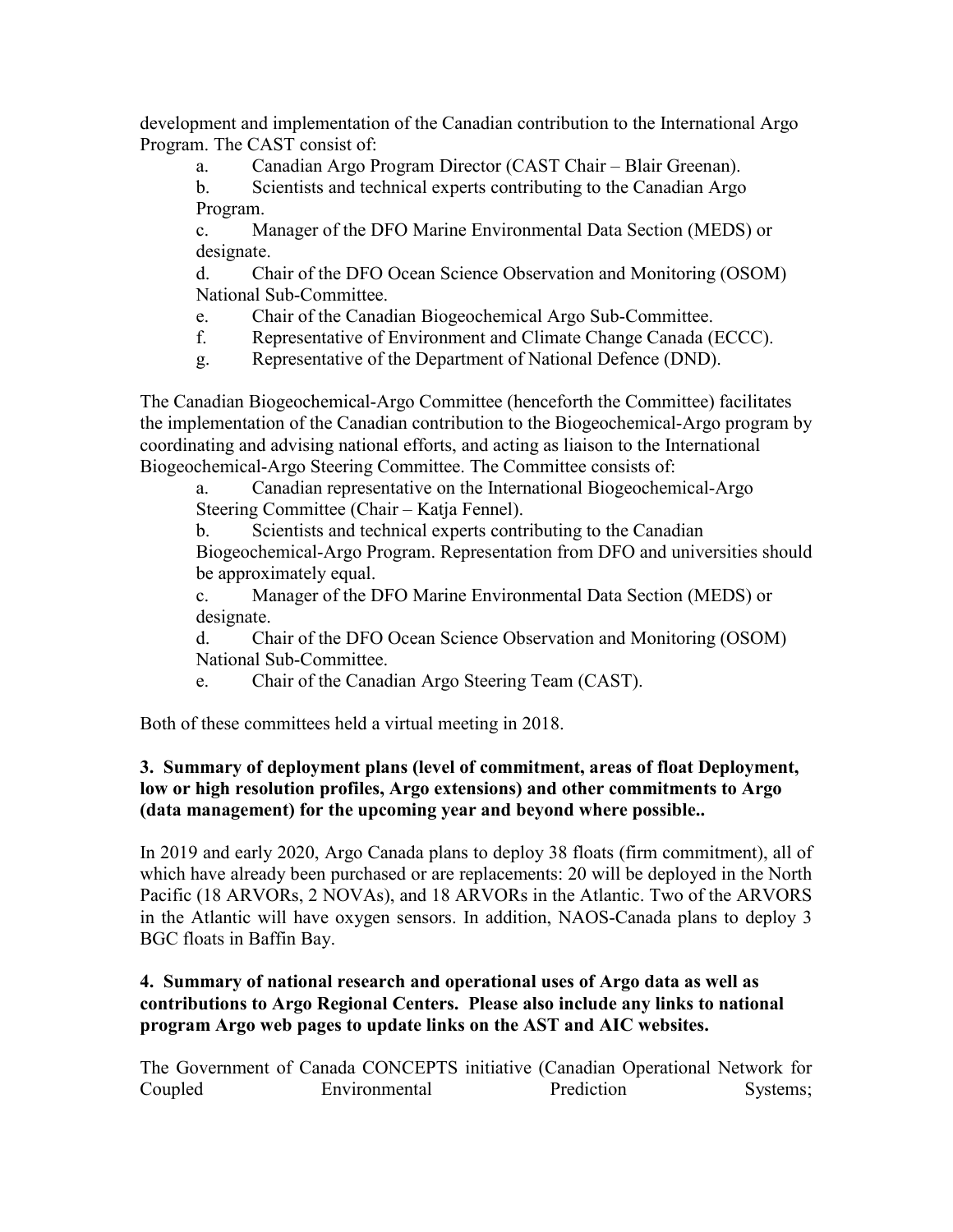http://science.gc.ca/eic/site/063.nsf/eng/h 97620.html) uses observations from the Argo array for a variety of operational and research applications. These include direct assimilation into operational weather and environmental prediction systems, monitoring of forecast quality (verification), and well as detailed research to improve model physics (e.g. further development and optimization of model parameterizations) and data assimilation (e.g. Observing System Experiments). The CONCEPTS Global Ice Ocean Prediction System (GIOPS) provides daily estimates (analyses) of global ocean and sea ice properties using a multi-variate data assimilation system assimilating Argo observations together with other sources of in situ temperature and salinity, satellite altimetry, and sea surface temperature data. GIOPS analyses are used to initialize the iceocean components of the coupled Global Deterministic Prediction System (GDPS), responsible for providing operational medium-range weather forecasts for Canadians. GIOPS analyses are also used to initialize the operational forecasts from the Canadian Seasonal-Interannual Prediction System (CanSIPS). An update to the Regional Ice Ocean Prediction System (RIOPS) was accepted for operational implementation in December 2018 that will now include a regional data assimilation system package (including Argo), as well as extend the domain to include the North Pacific Ocean in addition to the Arctic and North Atlantic Ocean. This system will provide a daily three-dimensional state of the ocean estimate for Canada's three coastlines.

As part of the Year of Polar Prediction (YOPP) running from 2017-2019, CONCEPTS has also been producing experimental 32-day ensemble forecasts of sea ice and ocean conditions initialized from GIOPS analyses. A coupled version of this system is expected to be implemented operationally in 2019 based on the success of this system in predicting sea ice conditions and demonstrated benefits for weather forecasting. An observational effort was initiated by CONCEPTS to look at addressing somewhat the gap in Argo coverage in ice-infested areas. Several Argo floats were deployed to determine if observations taken during the ice-free season could provide a benefit for predictions systems. In total 8 floats were deployed: 5 in the Beaufort/Chukchi Seas, 2 in Baffin Bay and 1 along the Labrador coast. Despite the anticipated loss of the floats following ice formation, the Argo floats nonetheless provided a relatively low-cost method to provide profile observations in poorly observed areas. Work is ongoing to assess the overall benefit of the floats in terms of prediction skill.

The Department of National Defence scientists, operational oceanographers and sonar operators routinely use real time Argo vertical profiles to assess model performance and in some instances use as data to compute acoustic range predictions (both at sea and in the Meteorology and Oceanography Centres (Esquimalt and Halifax)). DND uses the web-based Ocean Navigator tool [\(http://navigator.oceansdata.ca/public/\)](http://navigator.oceansdata.ca/public/) to assist with these activities.

The Argo Canada web site is maintained by Fisheries and Oceans Canada at [http://www.isdm.gc.ca/isdm-gdsi/argo/index-eng.html.](http://www.isdm.gc.ca/isdm-gdsi/argo/index-eng.html)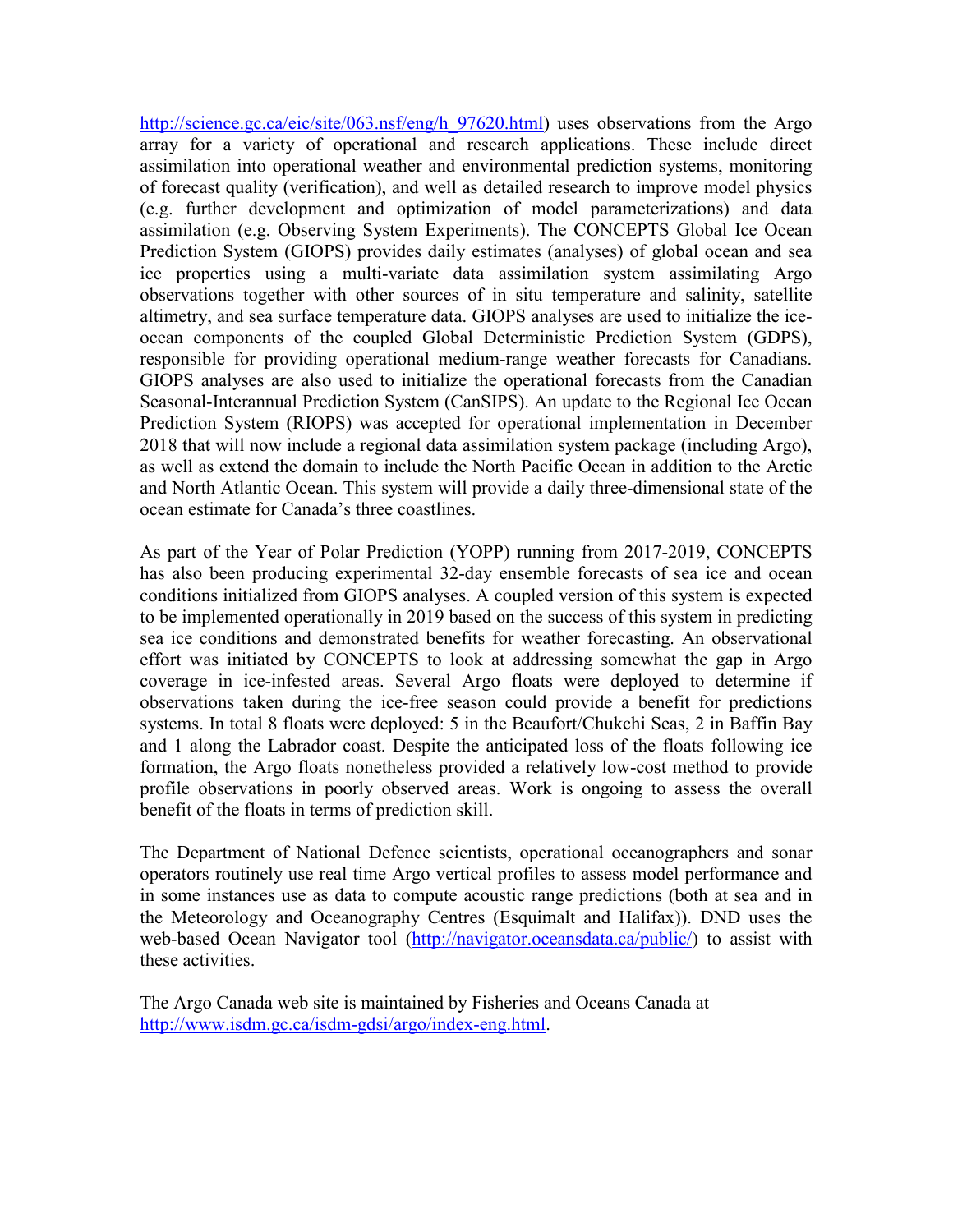**5. Issues that your country wishes to be considered and resolved by the Argo Steering Team regarding the international operation of Argo. These might include tasks performed by the AIC, the coordination of activities at an international level and the performance of the Argo data system. If you have specific comments, please include them in your national report.**

Nothing to report this year.

**6. To continue improving the quality and quantity of CTD cruise data being added to the reference database by Argo PIs, it is requested that you include any CTD station data that was taken at the time of float deployments this year. Additionally, please list CTD data (calibrated with bottle data) taken by your country in the past year that may be added to the reference database. These cruises could be ones designated for Argo calibration purposes only or could be cruises that are open to the public. To help CCHDO track down this data, please list the dates of the cruise and the PI to contact about the data.**

CTD data collected by DFO researchers are routinely transferred to MEDS and from there to NOAA NCEI on a yearly basis. CCHDO acquires data directly from scientists. In 2018, MEDS contacted CCHDO to resume exchanges for Line-P. CCHDO can acquire Line-P data up to June 2018 directly from the https://waterproperties.ca/linep website. Once the Line-P data has been ingested by CCHDO, MEDS will work to complete the AR07W (Labrador Sea) data.

**7. Keeping the Argo bibliography (<http://www.argo.ucsd.edu/Bibliography.html> ) up to date and accurate is an important part of the Argo website. This document helps demonstrate the value of Argo and can possibly help countries when applying for continued Argo funding. To help me with this effort, please include a list of all papers published by scientists within your country in the past year using Argo data, including non-English publications.** 

**There is also the thesis citation list [\(http://www.argo.ucsd.edu/argo\\_thesis.html](http://www.argo.ucsd.edu/argo_thesis.html)).** If **you know of any doctorate theses published in your country that are missing from the list, please let me know.**

**Finally, if you haven't already sent me a list of Argo PIs in your country, please do so to help improve the statistics on how many papers are published including an Argo PI vs no Argo PIs.**

Buehner, M., L. Bertino, A. Caya, P. Heimbach and G. Smith, 2017. Chapter 4, In Carrieres T., M. Buehner, J.-F. Lemieux and L. T. Pedersen (eds.), Sea Ice Analysis and Forecasting: Towards an Increased Reliance on Automated Prediction Systems. Cambridge University Press. pp 109-143. DOI: 10.1017/9781108277600.

Burt, W.J. and Tortell, P.D (2018). Observations of Zooplankton Diel Vertical Migration from High-Resolution Surface Ocean Optical Measurements. Geophysical Research Letters, 45. https://doi.org/10.1029/2018GL079992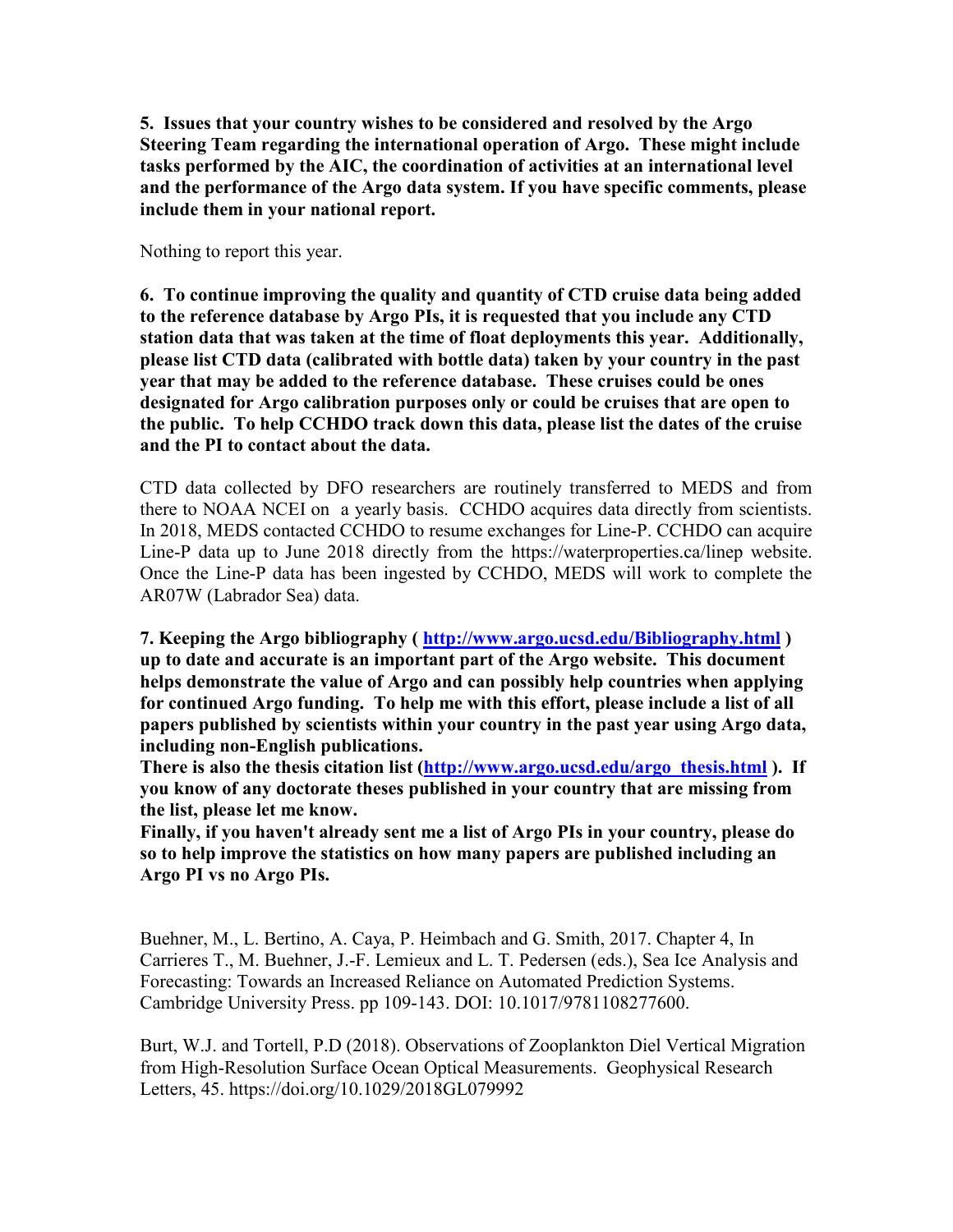Burt, W.J., Chen, Z., Westberry, T, Behrenfeld, M., Graff, J, Jones, B. and Tortell, P.D. (2018). Carbon to Chlorophyll ratios and net primary productivity of Subarctic Pacific surface waters derived from autonomous shipboard sensors. Global Biogeochemical Cycles, Volume: 32 Issue: 2 Pages: 267-288, doi.org/10.1002/2017GB005783.

Carrieres, T., A. Caya, P. Posey, E.J. Metzger, L. Bertino, A. Melsom, G. Smith, M. Sigmond, V. Kharin, A. Tivy, 2017. Chapter 5, In Carrieres T., M. Buehner, J.-F. Lemieux and L. T. Pedersen (eds.), Sea Ice Analysis and Forecasting: Towards an Increased Reliance on Automated Prediction Systems. Cambridge University Press. pp 144-173. DOI: 10.1017/9781108277600.

Cummins, P.F. and Masson, D. (2018). Low-frequency isopycnal variability in the Alaska Gyre from Argo. Progress in Oceanography, 168, 310-324. doi: 10.1016/j.pocean.2018.09.014

Davidson, F.J., Chassignet, E., Vinayachandran, P.N., Lu, Y., Smith, G.C., Zhu, X., Wang, H., Liu, G., De Mey-Frémaux, P., Kourafalou, V., Hernandez, F., Moore, A., Siddorn, J., Martin, M.J., Alvera-Azcárate, A. and G Brassington. Synergies in Operational Oceanography: The intrinsic need for Sustained Ocean Observations. Submitted to Frontiers in Marine Science, Dec. 20, 2018.

Fenwick, L. and Tortell, P. (2018). Methane and nitrous oxide distributions in coastal and open waters of the Northeast Subarctic Pacific during 2015-2016. Marine Chemistry, volume 200 (20) Pages 45-56

Fujii, Y, E Rémy, H Zuo, P Oke, G Halliwell, F Gasparin, M Benkiran, N Loose, J Cummings, J Xie, Y Xue, S Masuda, GC Smith, M Balmaseda, C Germineaud, DJ Lea, G Larnicol, L Bertino, A Bonaduce, P Brasseur, C Donlon, P Heimbach, Y Kim, V Kourafalou, PY Le Traon, M Martin, S Paturi, B Tranchant, N Usui: Observing System Evaluation Based on Ocean Data Assimilation and Prediction Systems: On-going Challenges and Future Vision for Designing/Supporting Ocean Observational Networks. Submitted to Frontiers in Marine Science, Oct. 31, 2018.

Hernandez, F., Smith, G., Baetens, K., Cossarini, G., Garcia-Hermosa, I., Drévillon, M., Maksymczuk, J., Melet, A., Régnier, C., and von Schuckmann, K., 2018. Measuring Performances, Skill and Accuracy in Operational Oceanography: New Challenges and Approaches. In "New Frontiers in Operational Oceanography", E. Chassignet, A. Pascual, J. Tintoré, and J. Verron, Eds., GODAE OceanView, xxx-xxx, doi:xxxx.

Izett R., Manning, C., Hamme R. and Tortell, P.D. (2018). Refined estimates of net community production in the Subarctic Northeast Pacific derived from ΔO2/Ar measurements with N2O-based corrections for vertical mixing. Global Biogeochemical Cycles. doi:10.1002/2017GB005792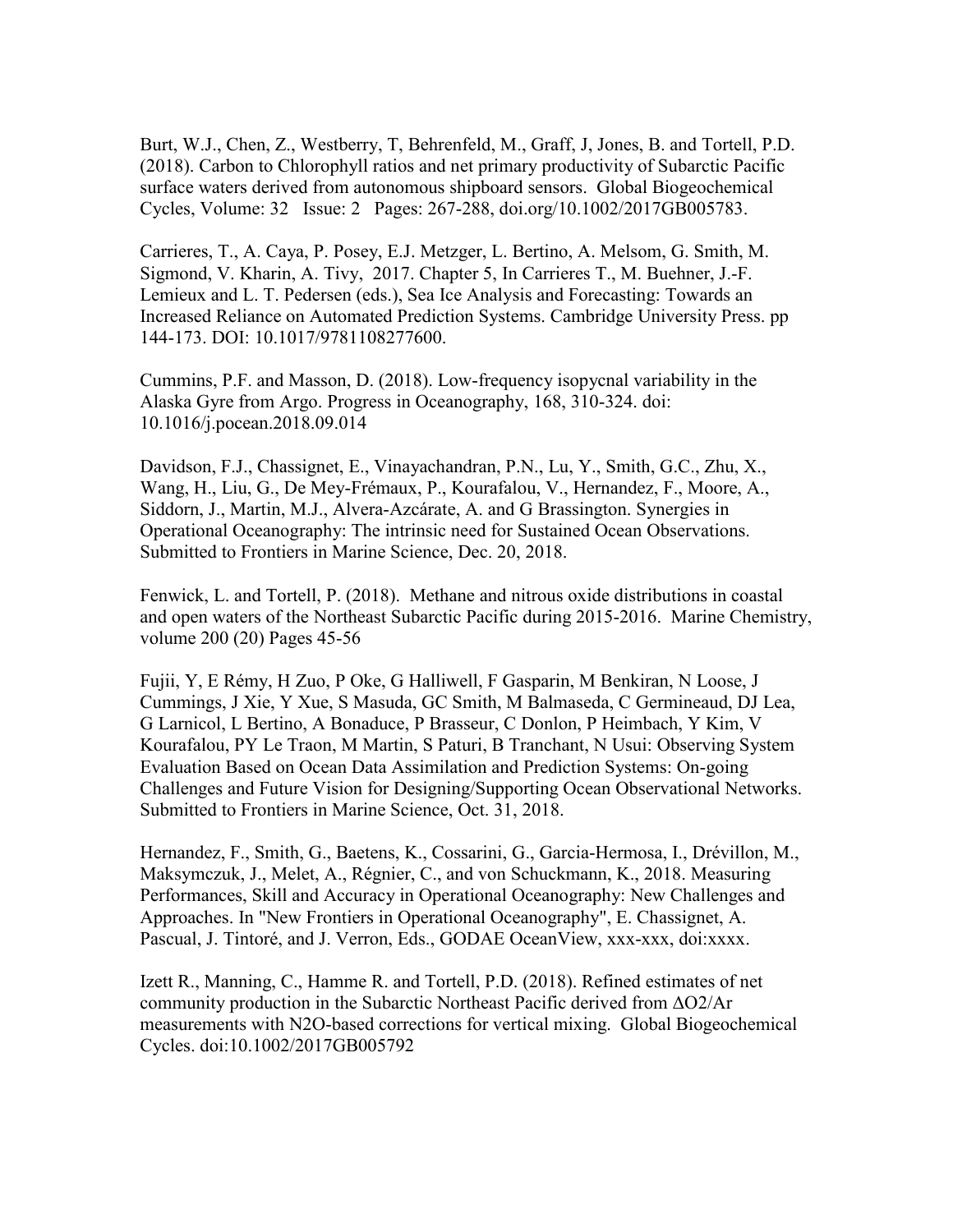Leymarie, E., C. Penkerc'h, V. Vellucci, C. Lerebourg, D. Antoine, E. Boss, M.R. Lewis, F. D'Ortenzio, H. Claustre, *in press*. A new autonomous profiling float for high quality radiometric measurements. Frontiers in Marine Sciences.

Lee Z.P., R.Arnone, D. Boyce, B. Franz, S. Greb, C. Hu, S. Lavender, M. Lewis, B. Schaeffer, S. Shang, M. Wang, M. Wernand, C. Wilson. (2018). Global water clarity: continuing a century-long monitoring. EOS, American Geophysical Union, Washington, D.C. 99:1-10.

Scott, K.A., Chen, C. and Myers, P.G. (2018). Assimilation of Argo Temperature and Salinity Profiles Using a Bias-Aware EnOI Scheme for the Labrador Sea. Journal of Atmospheric and Oceanic Technology 35 (9), 1819-1834. https://doi.org/10.1175/JTECH-D-17-0222.1

Smith, G., R. Allard, M Babin, L Bertino, M Chevallier, G Corlett, J Crout, F Davidson, B Delille, S T Gille, D Hebert, P Hyder, J Intrieri, J Lagunas, G Larnicol, T Kaminski, B Kater, F Kauker, C Marec, M Mazloff, EJ Metzger, C Mordy, A O'Carroll, SM Olsen, M Phelps, P Posey, P Prandi, E Rehm, P Reid, I Rigor, S Sandven, S Swart, OM Smedstad, A Solomon, A Storto, P Thibaut, J Toole, K Wood, J Xie, Q Yang, and the WWRP PPP Steering Group: Polar Ocean Observations: A Critical Gap in the Observing System and its effect on Environmental Prediction. Submitted to Frontiers in Marine Science, Nov. 2, 2018.

Smith, G.C., Bélanger, J.M., Roy, F., Pellerin, P., Ritchie, H., Onu, K., Roch, M., Zadra, A., Surcel Colan, D., Winter, B. and Fontecilla, J.S., 2018. Impact of Coupling with an Ice-Ocean Model on Global Medium-Range NWP Forecast Skill. Monthly Weather Review, 146, 1157-1180, DOI: 10.1175/MWR-D-17-0157.1.

Swart, N. C., Gille, S. T., Fyfe, J. C., & Gillett, N. P. (2018). Recent Southern Ocean warming and freshening driven by greenhouse gas emissions and ozone depletion. Nature Geoscience, 11(11), 836.

Toyoda T, Y Fujii, T Kuragano, M Kamachi, Y Ishikawa, S Masuda, K Sato, T Awaji, F Hernandez, N Ferry, S Guinehut, M Martin, KA Peterson, SA Good, M Valdivieso, K Haines, A Storto, S Masina, A Kohl, Y Yin, L Shi, O Alves, G Smith, Y-S Chang, G Vernieres, X Wang, G Forget, P Heimbach, O Wang, I Fukumori, T Lee, M Balmaseda (2017) Intercomparison and validation of the mixed layer depth fields of global ocean syntheses/reanalyses. Climate Dynamics, 1-21, DOI 10.1007/s00382-015-2637-7.

Wolf, M. K., Hamme, R.C., Gilbert, D., Yashayaev, I. and Thierry, V. (2018). Oxygen Saturation Surrounding Deep Water Formation Events in the Labrador Sea From Argo-O2 Data. Global Biogeochemical Cycles, 32, 635-653, https://doi.org/10.1002/2017GB005829